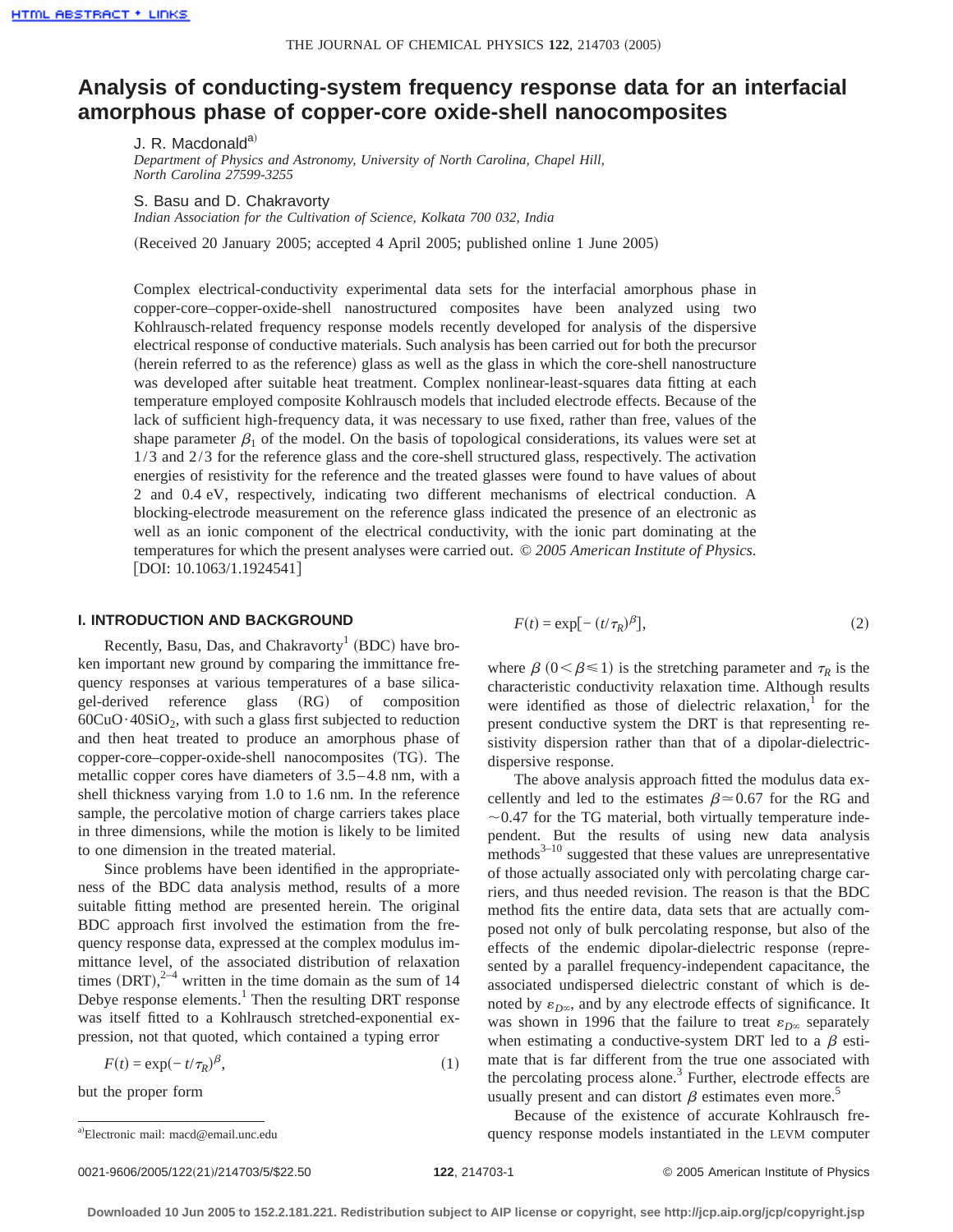program, $4,6$  it is unnecessary to estimate DRT's when fitting frequency response data. There are two such models that follow from the stretched-exponential temporal behavior of Eq.  $(2)$ ; both will be used in the present work. One, the K0 model, is obtained by direct Fourier transformation from time-domain stretched-exponential response. $5,7-10$  Note that for conductive systems,  $F(t)$  represents the correlation function of the mobile charge carriers. We may write K0 response at the complex modulus level as  $M_{K0}(\omega) = M'_{K0}(\omega)$  $+iM''_{K0}(\omega) \equiv i\omega\varepsilon_{V}I_{0}(\omega)$ , where  $\varepsilon_{V}$  is the permittivity of vacuum and  $I_0(\omega)$  is the K0 complex resistivity normalizedresponse function satisfying  $I_0(0)=1$  and  $I_0(\infty)=0$ . We deal with specific quantities so  $I_0(\omega)$  involves the parameters  $\rho_0$ ,  $\tau_o$ , and  $\beta_0$ , where  $\rho_0$  is the dc value of the complex resistivity,  $\rho(\omega)$ ,  $\tau_o$  is the characteristic relaxation time of the model, and  $\beta_0$  is its shape parameter, the  $\beta$  of Eq. (2).

The corresponding response at the complex dielectric constant level, arising entirely from mobile charge, is  $\varepsilon_{K0}(\omega) = \varepsilon'_{K0}(\omega) - i\varepsilon''_{K0}(\omega) = 1/M_{K0}(\omega)$ . Since one finds that  $\varepsilon'_{K0}(\infty) = 0$ , data fitting requires the addition to the K0 response model of a parallel component representing the full high-frequency-limiting dielectric constant,  $\varepsilon_{\infty}$ . The resulting composite model is designated the CK0.

The second Kohlrausch model, the K1, derived from the K0 model, involves  $\rho_0$ ,  $\tau_o$ , and  $\beta_1$  fitting parameters, where  $\beta_1 \neq \beta_0$  is the frequency-response shape parameter of the model. K1-model response may be expressed as  $M_{\text{K1}}(\omega)$  $\equiv i\omega\varepsilon_V I_1(\omega) = [1 - I_{01}(\omega)]/\varepsilon_{C1\omega}$ , where the 01 subscript indicates that although  $I_{01}(\omega)$  is of the form of  $I_0(\omega)$ , it involves  $I_1(\omega)$  fit parameters rather than those obtained by fitting with the K0 model. The important quantity  $\varepsilon_{C1\infty} = 1/M_{K1}(\infty)$  is a contribution to the total high-frequency-limiting dielectric constant that is associated entirely with mobile charge effects, and so does not include  $\varepsilon_{D^\infty}$ . Thus  $\varepsilon_\infty = \varepsilon_{C1^\infty} + \varepsilon_{D^\infty}$ , and it is necessary that data fitting with the K1 model include a parallel capacitance representing  $\varepsilon_{D^\infty}$ . The resulting composite model is termed the CK1.

No separate fitting parameter is needed to represent  $\varepsilon_{C1\infty}$ since it is given by  $\sigma_0 \langle \tau \rangle_{01} / \varepsilon_V$  for the K1 model. Here  $\sigma_0$  $\equiv 1/\rho_0$  and  $\langle \tau \rangle_{01}$  is an average over the K0 distribution of relaxation times associated with  $I_0(\omega)$  response, a quantity directly estimated from K1-model fitting using the LEVM CNLS fitting program. $3,6-8,10$  In the thermally activated situation when Arrhenius response is observed, one usually finds that  $T\sigma_0$  and  $\tau_0$  involve the same activation energy. When this is the case, it follows that  $T\varepsilon_{C1\infty}$  is temperature independent, where  $T$  is the absolute temperature. $\degree$ 

It is noteworthy that since K1 frequency response only follows indirectly from stretched-exponential temporal response, its Fourier transform to the time domain is not of stretched-exponential form. Instead, the equivalent  $\beta$  parameter approaches unity as  $t \rightarrow 0$  and approaches  $\beta_1$  only as *t*  $\rightarrow \infty$ . Extensive CK1-model fitting of frequency response data for homogeneous glasses allowing charge motion in three dimensions has shown that  $\beta_1$  estimates are very close to 1/3 and are independent of both temperature and chargecarrier concentration.<sup>8,10,11</sup> Further, topological and other theoretical analyses indicate that, for such glasses involving a single type of charge carrier, the 1/3 value appears to be



FIG. 1. Scaled complex resistivity plane reference-glass data curves for four different temperatures.

universal.<sup>10,11</sup> For  $\beta_1=1/3$ , it follows that  $\varepsilon_{C1\infty}=6\sigma_0\tau_o/\varepsilon_V$ . Fits of the same data sets with the CK0 model are usually found to be somewhat inferior to those using the CK1, and the resulting  $\beta_0$  estimates are larger than  $\beta_1$  ones and are generally neither temperature nor concentration independent. Both models involve power-law response with an exponent *n* for  $\sigma'(\omega)$ , however, when  $\omega \ge 1/\tau_o$ . Further, fitting of data in this frequency region with both models shows that *n*  $=1-\beta_1=\beta_0$ . Thus, fitting data at high relative frequencies with these models leads, for  $\beta_1=1/3$ , to  $\beta_0$  and *n* estimates of 2/3, a common  $\sigma'(\omega)$  log-log slope value found for many different glasses. $10$ 

Finally, it is important to emphasize that the K1 response model is the only model that has been derived from both macroscopic<sup>3,12–14</sup> and microscopic analyses.<sup>13–15</sup> Therefore, for fits of the RG material data we shall primarily use the CK1 model, usually with  $\beta_1=1/3$  and with added series electrode-effect parameters. For the analyses of the frequency response data of the TG material, the utility of both the CK1 and CK0 models will be investigated. Finally, topological considerations $10,11$  suggest that for one-dimensional conduction in microscopically homogeneous regions,  $\beta_0$ =1/3 and so  $\beta_1$ =2/3.

#### **II. ANALYSIS OF THE REFERENCE DATA**

Before beginning data fitting it is useful to examine the data at different immittance levels. Although plots of both the real and imaginary parts of the modulus response are presented in Ref. 1, they tend to obscure both the high- and low-level responses. A complex plane plot of the data at the complex resistivity level is particularly appropriate for examining low-frequency behavior, while a plot of the real part of the conductivity data,  $\sigma'(\omega)$ , clearly shows high-frequency bulk and possible electrode response without direct influence from  $\varepsilon_{D\infty}$ .

Figure 1 presents complex-plane RG resistivity curves for the four temperatures of Ref. 1. In order to compare them all on the same plot, the three higher-temperature data sets have been scaled using the parameter  $\alpha$ , the values of which are shown in the legend of the graph. It is clear from these results that the 527- and 535-K data sets exhibit anomalous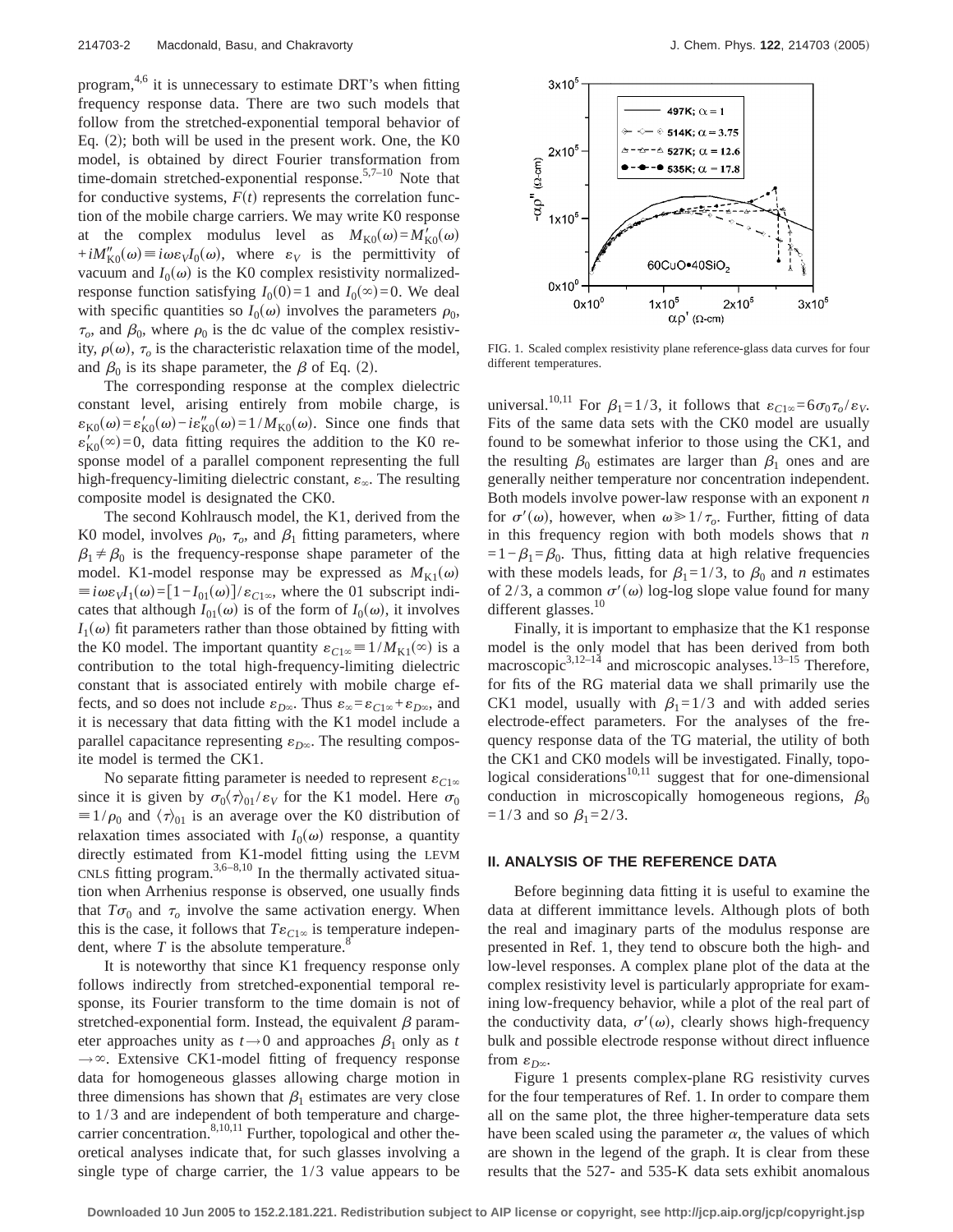

FIG. 2. Log-log plots of  $\sigma'(\omega)$  vs  $\omega$  for the reference-glass data and fit results for the 497-K data. CNLS-fit parameter estimates with  $\beta_1$  fixed at  $1/3$  were used to calculate the separate K1 part of the fit exactly (K1  $1/3$ ex), as well as the response of the full model, including the series electrode part, designated by K1S. Both curves are extrapolated outside of the original data ranges. Here and in Fig. 2  $\sigma_n$  is 1 S/cm and  $\omega_n$  is 1 rad/s.

behavior at lower frequencies. It seems likely that the rightmost three points of the 527-K data and the two ones for the 535-K data are in error, are nonphysical, and should be omitted from fitting.

Figure 2 shows log-log plots of the  $\sigma'(\omega)$  data for the four RG temperatures. Again the possibly anomalous lowerfrequency behavior of the two higher-temperature curves is evident. Further, their highest-frequency values may be outliers as well. In addition to its experimental points, two other responses are presented for the 497-K data set. The one designated K1S 1/3 ex was calculated from a CNLS fit of the data that included the K1 bulk response model with  $\beta_1$  fixed at 1/3 and a series electrode-effect one, given by  $\sigma_{SC}$  $\equiv 1/\rho_{SC} \equiv \varepsilon_V A_{SC}(i\omega)^{\gamma_{SC}}$  with  $0 \le \gamma_{SC} \le 1$  (yielding complete blocking when  $\gamma_{SC}=1$ ). This model has been termed<sup>5,8,9</sup> the series constant-phase element (SCPE); it involves a powerlaw exponent of  $\gamma_{SC}$  and leads to a high-frequency-limiting log-log slope of  $\gamma_{SC}$  for  $\sigma'(\omega)$ . The curve marked K1 1/3 ex was calculated from the same fit results, but omitted the  $\rho_{SC}$ series contribution. It thus represents the exact K1 bulk response with fitting parameter estimates of  $\rho_0$  and  $\tau_o$ , as well as the fixed value of  $\beta_1=1/3$ , leading to a high-frequencylimiting slope of 2/3.

Since the 497-K data set appears to be the most regular and reasonable of the RG data sets, it was decided to carry out extensive fitting of it using the CK1 model with and without the series  $\rho_{SC}$  model. Although both proportional and modulus weighting<sup>6</sup> are used, it is important to note that both choices result in exactly the same CNLS fitting results for data at the  $\rho(\omega)$  or at the  $M(\omega)$  levels. An important goal of fitting with many different choices is to determine how well a data set can lead to a well-defined estimate of  $\beta_1$ . Therefore, fitting has been carried out with  $\beta_1$  free to vary and with it fixed at either  $1/3$  or  $2/3$ .

Results of many of the more significant fits carried out are presented in Table I. Note that the parameter values enclosed in square brackets had relative standard deviations from 0.5 up to 100 or more, and are therefore virtually meaningless and indistinguishable from zero. A test of the consistency of data fitted with a given model is to compare fits of all of the data with a smaller set involving only part of the data. In the present situation, we shall use all 12 points of the 497-K data as well as 10-point data that omits the first and last data points.

The four top fit results in Table I involve no  $\rho_{SC}$ , and  $\beta_1$ is taken as a free variable. The large uncertainties of the  $\beta_1$ 

TABLE I. CNLS fits of 60CuO**·**40SiO2 reference glass data at 497 K. *N* is the number of data points, and *P* and *M* denote proportional weighting and modulus weighting. Units of  $\rho_0$  are ohm cm;  $S_F$  is the relative standard deviation of a fit; and FQF is a fit quality factor. () denotes fixed parameter values; [] indicates those whose relative standard deviation (rsd) estimates are  $\geq 0.5$ , essentially undetermined; {}, those with  $0.1 \leq$  rsd $> 0.5$ , poorly determined; and #, those with rsd slightly less than 0.1, still not very well determined. All fits were at the modulus level except that of the last row, which is at the complex conductitity level, denoted here by *Y*. CK1S is the serial combination of the CK1 model and the  $\sigma_{SC}$  electrode-effects SCPE expression.

| $-FQF$ | $100S_F$ | $\gamma_{\rm SC}$ | $10^5$ $A_{SC}$ | $\varepsilon_{C1\infty}$ | $\varepsilon_{D^\infty}$ | $10^8 \tau_o$<br>(s) | $10^{-5} \rho_0$ | $\beta_1$ | N/Wt   | Model |
|--------|----------|-------------------|-----------------|--------------------------|--------------------------|----------------------|------------------|-----------|--------|-------|
| 89     | 2.98     | $\cdots$          | $\cdots$        | 0.754                    | 72.5                     | [0.013]              | 3.42             | ${0.191}$ | 12/P   | CK1   |
| 124    | 2.34     | $\cdots$          | $\cdots$        | 0.602                    | 74.1                     | [0.009]              | 3.33             | ${0.190}$ | 12/M   | CK1   |
| 96     | 1.87     | $\cdots$          | $\cdots$        | 16.3                     | ${56.8}$                 | $[17.3]$             | 3.05             | $[0.450]$ | 10/P   | CK1   |
| 119    | 1.52     | $\cdots$          | $\cdots$        | 8.49                     | ${64.7}$                 | $[5.50]$             | 3.04             | ${0.371}$ | 10/M   | CK1   |
| 83     | 2.60     | $\cdots$          | $\cdots$        | 66.0                     | ${11.4}$                 | 135                  | 3.06             | (2/3)     | 10/P   | CK1   |
| 114    | 1.93     | $\cdots$          | $\cdots$        | 58.7                     | ${19.7}$                 | 118                  | 3.02             | (2/3)     | 10/M   | CK1   |
| 141    | 0.84     | 0.66              | ${1.17}$        | 35.9                     | 56.0                     | $[59.5]$             | 2.49             | (2/3)     | 10/M   | CK1S  |
| 138    | 0.90     | 0.64              | (1.81)          | 39.6                     | 51.3#                    | 68.3#                | 2.55             | 0.676     | 10/M   | CK1S  |
| 94     | 1.97     | $\cdots$          | $\cdots$        | 6.43                     | 65.8                     | 2.94                 | 3.10             | (1/3)     | 10/P   | CK1   |
| 120    | 1.53     | $\cdots$          | $\cdots$        | 5.90                     | 67.4                     | 2.67                 | 3.06             | (1/3)     | 10/M   | CK1   |
| 137    | 0.90     | 0.65              | ${1.53}$        | 3.96                     | 82.0                     | ${1.40}$             | 2.58             | (1/3)     | 10/M   | CK1S  |
| 143    | 0.77     | 0.66              | (1.53)          | 9.92                     | 76.4                     | 8.56                 | 2.57             | 0.438     | 10/M   | CK1S  |
| 106    | 2.03     | 0.70              | $[1.42]$        | 5.14                     | 73.9                     | 2.14                 | 2.82             | 0.333     | 12/P   | CK1S  |
| 106    | 2.03     | ${0.73}$          | $[1.58]$        | 5.90                     | ${69.8}$                 | $\lceil 2.46 \rceil$ | 2.97             | ${0.331}$ | 12/P/Y | CK1S  |
|        |          |                   |                 |                          |                          |                      |                  |           |        |       |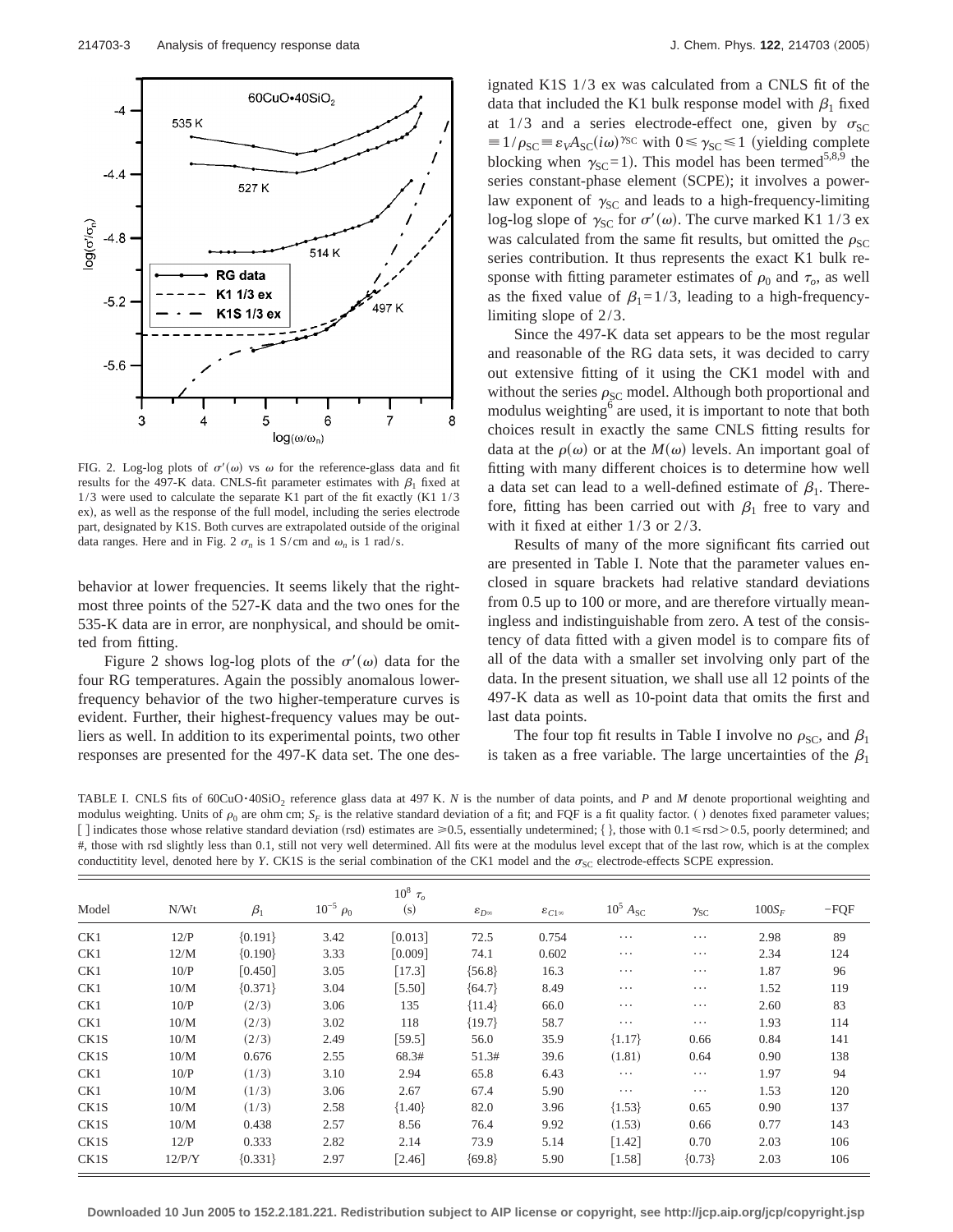and  $\tau_0$  estimates show that none of these results are significant, even though somewhat better fits were obtained for the 10/*P* and 10/*M* choices, but at the cost of greater parameter uncertainties. The quantities relative standard deviation of a fit  $(S_F)$  and fit quality factor (FQF) are different, nonproportional measures of the goodness of a fit. A very good fit occurs when  $S_F$ <0.01 and when -FQF is large. The latter quantity depends on the number of data points, the sum of squares of the fit, and the number of free parameters.<sup>6</sup>

Comparison of fit results with  $\beta_1$  fixed at 2/3 with those for 1/3 shows that for the present data better results appear with *M* weighting than with *P* weighting, and with 10 data points rather than 12. Further, although better overall fits occur with the inclusion of the  $\rho_{SC}$  series model, not all parameters are well defined. With fixed  $\beta_1$  there is little to choose between the results for 2/3 and 1/3! Although the next-to-last row in the table shows results with a  $\beta_1$  estimate very close to 1/3, the last row shows that fitting at the complex conductivity (Y) level leads to very poor estimates of several of the free parameters. For data that extend over a wider frequency range with small random errors, fits at the modulus and conductivity levels lead to a very close agreement of free parameter estimates with small relative uncertainties, not observed here.

For data of the present type with a small frequency range and few points per decade, one finds that when  $\beta_1$  and  $\tau_0$  are both taken free to vary their estimated values turn out to be highly correlated, leading to uncertainty in the most appropriate  $\beta_1$  values, as observed here. Because of this uncertainty, we make the choice of taking fixed  $\beta_1=1/3$  for all the present RG fits. This is the expected  $\beta_1$  value for a microscopically homogeneous glass with only one type of mobile charge carrier present.<sup>10,11</sup> Note that the CKIS fit of the fourth row from the bottom, the one shown in Fig. 2, fits the 497-K  $\sigma'(\omega)$  data set of that figure very well, but since it did not include the end points of the data, it does not fit them very closely, another instance of the difficulty in obtaining clear-cut results for these RG data.

Perhaps because of the uncertainty in the low-frequency results, as evident in Fig. 1, most consistent  $\rho_0$  and  $\tau_0$  versus temperature values were obtained by fitting using the full RG data sets with proportional weighting. For the three lower temperatures full complex-data fitting was used, but estimates of these parameters for the 535-K data set were best with fitting of only the  $M''$  part of the data. Nonlinear leastsquares fitting of the resulting values led to an estimate of the activation energy of  $\rho_0 / T$  of  $E_0 = 2.09 \pm 0.06$  eV and of the  $E_\tau$ one of  $2.14 \pm 0.04$  eV, overlapping within one standard deviation. Arrhenius fitting of just the  $\rho_0$  values yielded an estimate of  $2.05 \pm 0.06$  eV, in poorer agreement with the above  $E_{\tau}$  estimate.

## **III. ANALYSIS OF THE TREATED DATA**

Heat-treated data sets exist for four different temperatures. Unfortunately, they also do not allow well-defined values of  $\beta_1$  to be estimated from CNLS fitting using the CK1 bulk-dispersion model with additional series parameters to account for electrode effects. Also, fitting with the K0 model



FIG. 3. Log-log plots of  $\sigma'(\omega)$  vs  $\omega$  for the treated-glass data and CNLS  $\sigma'(\omega)$  fit results for the 398-K data using the CK1 bulk-response model with  $\beta_1$  fixed at 2/3 and an electrode-effects response model in series with it. The two curves designated by K1 2/3 exact show the separate K1 responses of the model without series-response contributions.

fails to yield significant estimates of  $\beta_0$ . Figure 3 shows the  $\sigma'(\omega)$  experimental data curves for the four temperatures. All of them, but particularly the three highest-temperature ones, show characteristic responses of just the type produced by electrode effects.<sup>5</sup> It was found that best fitting occurred when the series elements included not only a SCPE, as in the RG data analyses, but also an additional series resistor and a capacitor in parallel with these two elements.

Although no significant estimates of  $\beta_1$ , with it taken free to vary during fitting, could be obtained, those fits with  $\beta_1$  fixed at 2/3 usually led to parameter standard deviations slightly lower than those with  $\beta_1$  fixed at 1/3. To the degree that conduction in the nanocomposites of the treated material involves one-dimensional current flow in a microscopically homogeneous material, one would indeed expect<sup>10,11</sup> a  $\beta_1$ value of 2/3.

We therefore present here only the results involving this choice of  $\beta_1$ . It was found that with  $\varepsilon_{D^\infty}$  taken free to vary, fits for the two lowest-temperature values led to reasonably satisfactory values of  $S_F$  of about 0.03. Some fit points for the 398-K data set are shown in the figure. In contrast, fits for the two higher temperatures yielded  $S_F$  values close to 0.1, quite poor fits. But even worse, as the temperature increased,  $\rho_0$  and  $\tau_0$  estimates for the two higher-temperature data sets did not decrease monotonically with respect to those for the lower temperatures.

As mentioned in Sec. I, for the CK1 corrected-modulusformalism model one expects that  $\varepsilon_{C1\infty}$  will be proportional to 1/*T*. Therefore, it was decided to use in the fittings those fixed values of  $\varepsilon_{D^\infty}$  that led to such  $\varepsilon_{C1^\infty}$  proportionality, yielding  $\varepsilon_{D^\infty}$  values that themselves showed nearly such Curie-law dependence for the two lower temperatures, but not for the two higher ones. Such fits led to proper mono-